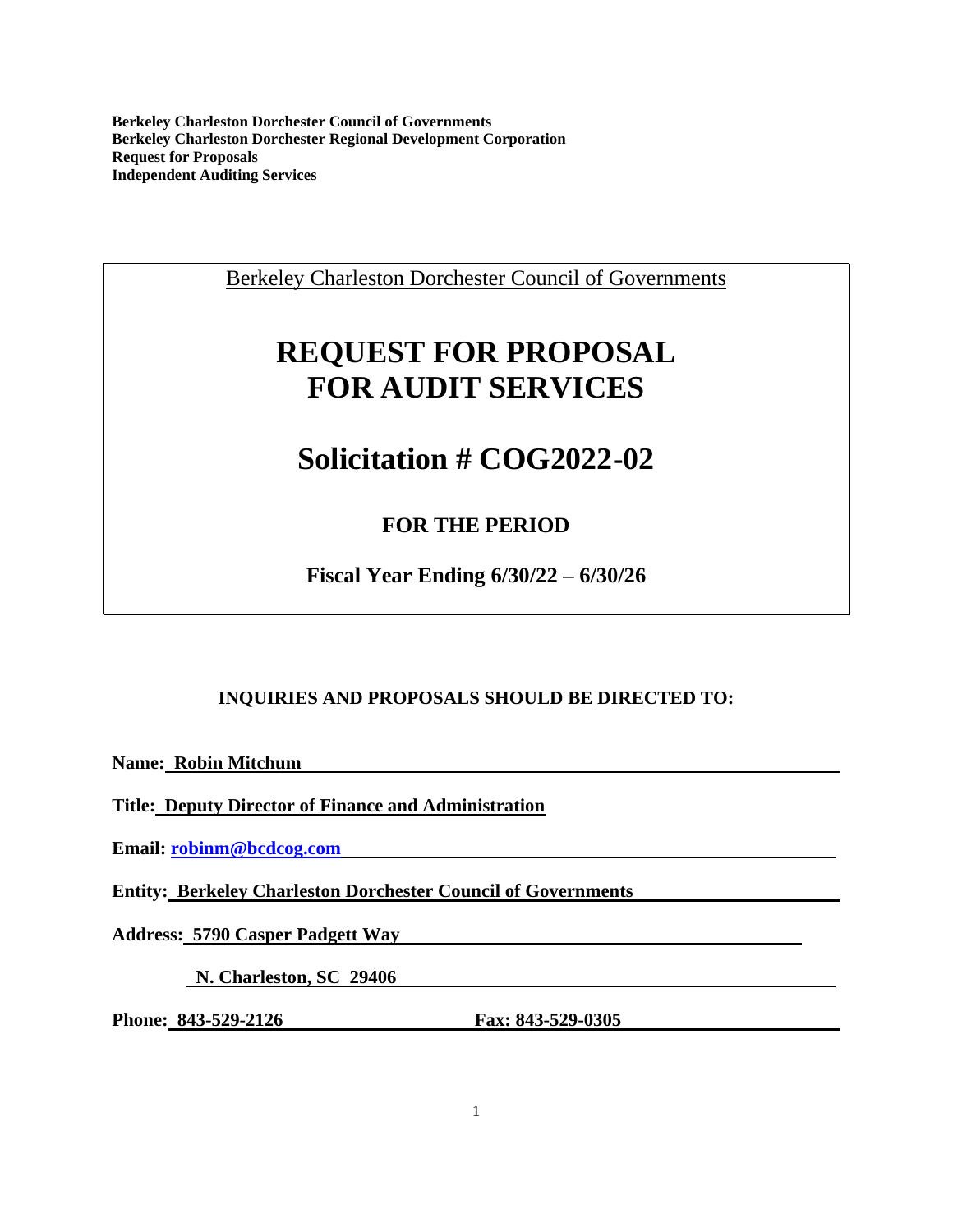#### I. GENERAL INFORMATION

#### A. **Purpose**

This Request for Proposal (RFP) is to contract for a financial and compliance audit for the year(s) ending June 30, 2022, June 30, 2023, June 30, 2024, June 30, 2025 and June 30, 2026. The services may be extended with no ending date, but would require successful firm to alternate lead auditor from time to time.

#### B. **Who May Respond**

Only licensed Certified Public Accountants may respond to this RFP. A proposal must be made in the official name of the firm or individual under which business is conducted (showing the official business address) and must be signed in ink by a person duly authorized to legally bind the person, partnerships, company or corporation submitting the proposal.

Offerors are to include all applicable requested information and are encouraged to include any additional information they wish to have considered. Additional information shall be a separate section of the proposal, and shall be identified as such.

#### C. **Instructions on Proposal Submission**

- 1. Closing Submission Date Proposals must be submitted no later than 3:00 p.m. on May 2, 2022.
- 2. Inquiries

Inquires concerning this RFP should be directed to Robin Mitchum at 843-529- 2126 or email: [robinm@bcdcog.com.](mailto:robinm@bcdcog.com)

3. Conditions of Proposal

All costs incurred in the preparation of a proposal responding to this RFP will be the responsibility of the Offeror and will not be reimbursed by Berkeley Charleston Dorchester Council of Governments.

4. Instructions to Prospective Offerors Your proposal should be addressed as follows:

Name: **Robin Mitchum** Title: **Deputy Director of Finance and Administration** Entity: **Berkeley Charleston Dorchester Council of Governments**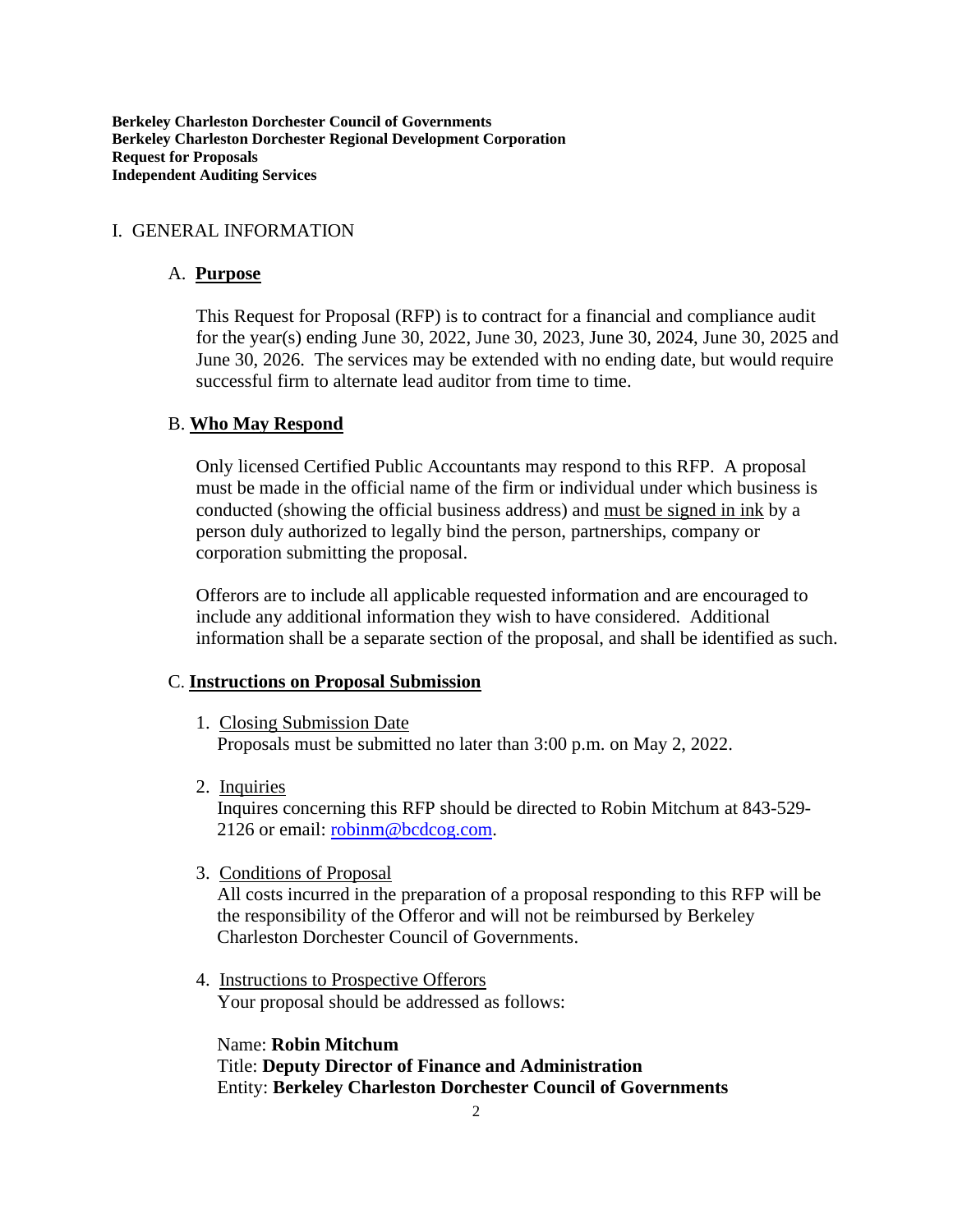## Address: **5790 Casper Padgett Way N. Charleston, SC 29406**

It is important the Offerors proposal be submitted in a sealed envelope clearly marked in the lower left-hand corner with the following information:

| <b>Request for Proposal</b> |  |
|-----------------------------|--|
| 3:00 p.m. May 2, 2022       |  |
| <b>SEALED PROPOSAL</b>      |  |
| For Audit Services          |  |
|                             |  |

Failure to do so may result in premature disclosure of your proposal.

It is the responsibility of the Offeror to ensure that the proposal is received by Berkeley Charleston Dorchester Council of Governments by the date and time specified above.

Late proposals will not be considered.

5. Right to Reject

Berkeley Charleston Dorchester Council of Governments reserves the right to reject any and all proposals received in response to this RFP. A contract for the accepted proposal will be based upon the factors described in the RFP.

6. Small and/or Minority-Owned Businesses

Efforts will be made by Berkeley Charleston Dorchester Council of Governments to utilize small businesses and minority-owned businesses.

An Offeror qualifies as a small business firm, if it meets the definition of "small business" as established by the Small Business Administration (13 CFR 121.201).

7. Notification to Award

It is expected that a decision selecting the successful audit firm will be made within 30 days of the closing date for the receipt of proposals. Upon conclusion of final negotiations with the successful audit firm, all Offerors submitting proposals in response to this Request for Proposal will be informed, in writing, of the name of the successful audit firm.

## D. **Description of Entity and Records to be Audited**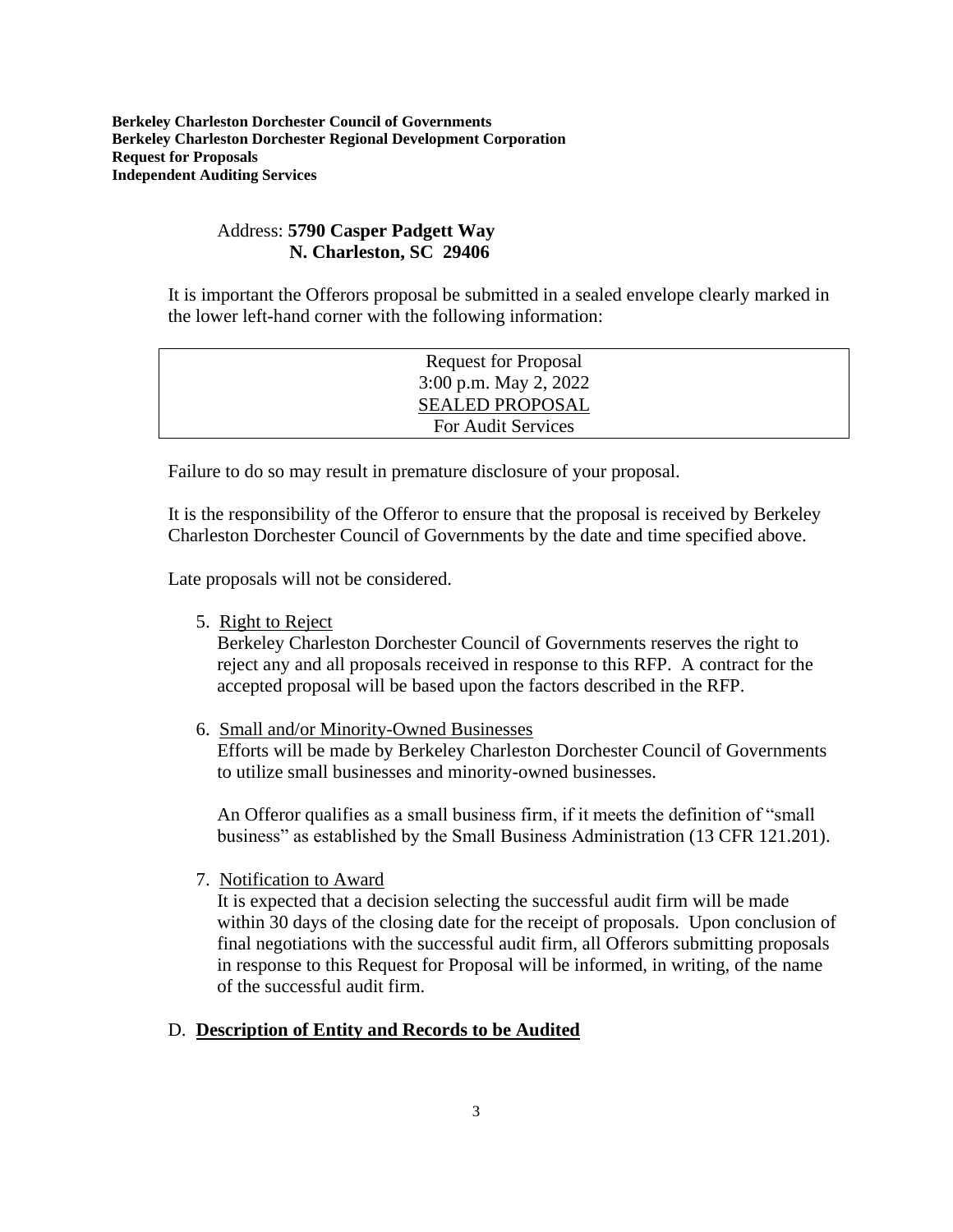Berkeley Charleston Dorchester Council of Governments was organized under the provisions of Article 2 Act 487 of the 1967 South Carolina General Assembly, as amended. It is a three-county public agency involved in comprehensive planning activities, grants administration, economic development assistance and other such studies and programs it deems to be in the interest of the tri-county region.

The three major objectives of the Berkeley Charleston Dorchester Council of Governments are to prepare plans, provide technical assistance to local governments, and to promote coordination and cooperation among public programs in the region.

The Council of Governments works with local governments in promoting economic development opportunities through its Revolving Loan Fund and a variety of other activities involving the effective delivery of public services.

As an Affiliate Data Center of the U.S. Census Bureau, the Council of Governments is the source of information on population, housing and socio-economic characteristics of the three-county area. Technical assistance is offered to area citizens by making available maps, publications and research data on transportation, environmental concerns and many other issues. This assistance facilitates marketing studies that often generate economic development in the region.

The Council of Governments currently provides staff services for the Charleston Area Transportation Study (CHATS) and also maintains an Areawide Water Quality Management program.

The Council of Governments is the Administrative and Financial Entity of the Workforce Innovation and Opportunity Act (WIOA) Program for the BCD Region. The COG operates three SC Works Centers located in North Charleston, Moncks Corner & Summerville, South Carolina.

Berkeley Charleston Dorchester Council of Governments has approximately 43 full time employees, 3 part time employee and a total budget for fiscal year 2022 of \$26,390,953. The Deputy Director of Finance and Administration is responsible for the accounting policies and procedures for the Berkeley Charleston Dorchester Council of Governments and the Berkeley Charleston Dorchester Regional Development Corporation.

In 1983 Berkeley Charleston Dorchester Council of Governments initiated efforts to form Berkeley Charleston Dorchester Regional Development Corporation the commercial and industrial development of its three county areas and to assist small business concerns in the region with fulfilling capital financing. The Regional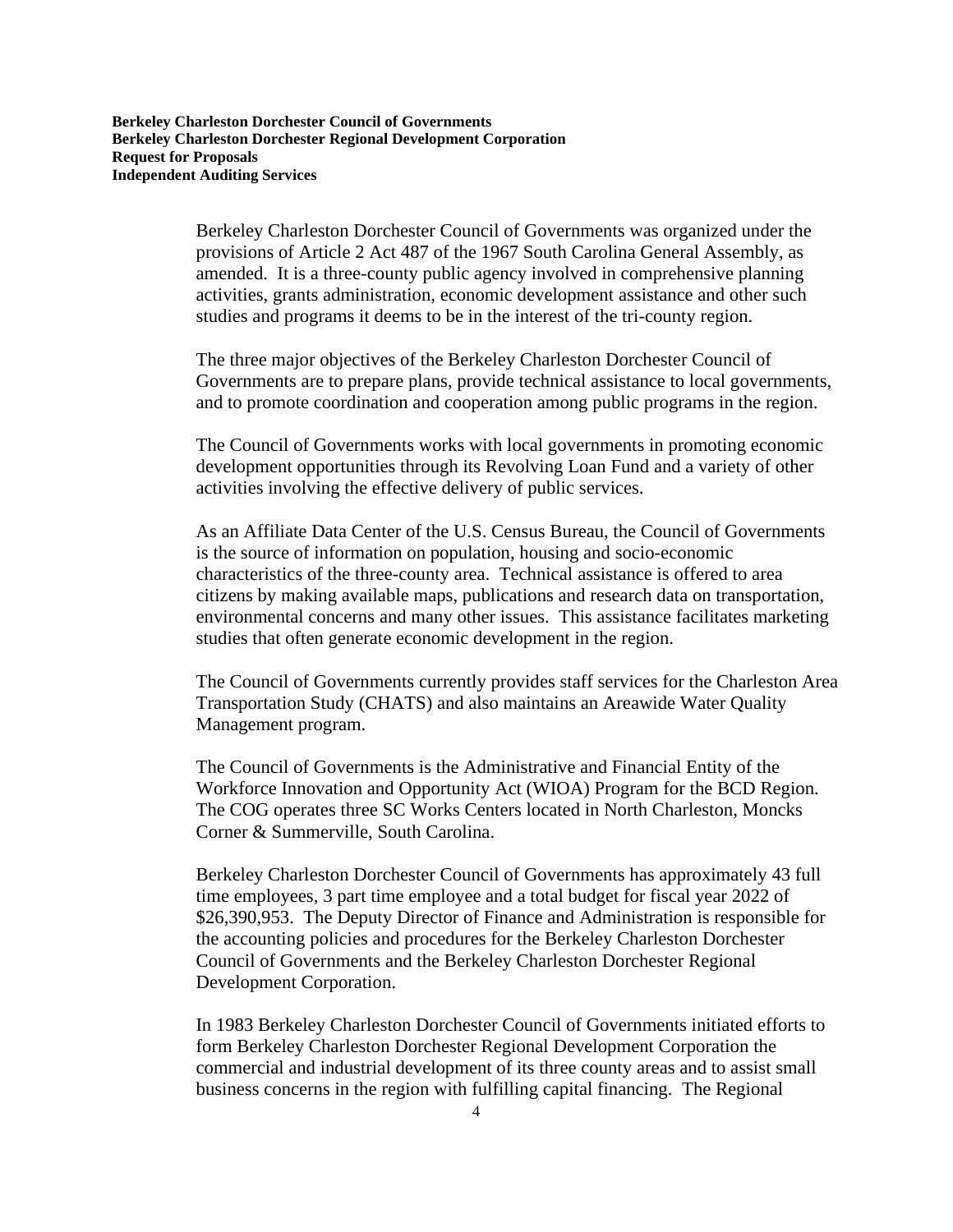> Development Corporation was incorporated as a non-profit corporation by the State of South Carolina on February 24, 1984.

The Council of Governments provides staff, office space, support equipment and supplies under contract with the Regional Development Corporation. The Council of Governments currently pays all of the Regional Development Corporation's expenses not covered by its own funding sources.

The reporting entity of Berkeley Charleston Dorchester Council of Governments is made up of Berkeley Charleston Dorchester Council of Governments, the stand-alone government, and Berkeley Charleston Dorchester Regional Development Corporation, the component unit.

# **Offerors are required to break down cost proposals into two portions – one for Berkeley Charleston Dorchester Council of Governments and one for Berkeley Charleston Dorchester Regional Development Corporation. The audit fees are required to be billed separately.**

Berkeley-Charleston-Dorchester Council of Governments uses the following fund types and account groups in its financial reporting.

#### FUND TYPE/ACCOUNT GROUP

General Fund - The General Fund is the general operating fund of the Council of Governments. It is used to account for all financial resources except those required to be accounted for in another fund.

Special Revenue Fund - The Special Revenue Fund is used to account for the proceeds of the Council of Governments Revolving Loan Fund. Receipts from the Economic Development Administration and the South Carolina State Budget and Control Board for the Revolving Loan Fund can only be used to make approved loans. Interest collected on outstanding loans that is not used to reimburse administrative costs must be returned, along with all principal repayments, to the Revolving Loan Fund.

The modified accrual basis of accounting is followed by the General Fund and the Special Revenue Fund.

General Fixed Assets Account Group - This account group is used to account for all property, plant and equipment of the Council of Governments.

Berkeley Charleston Dorchester Regional Development Corporation's financial statements utilize an unrestricted operating fund, and, when necessary, a restricted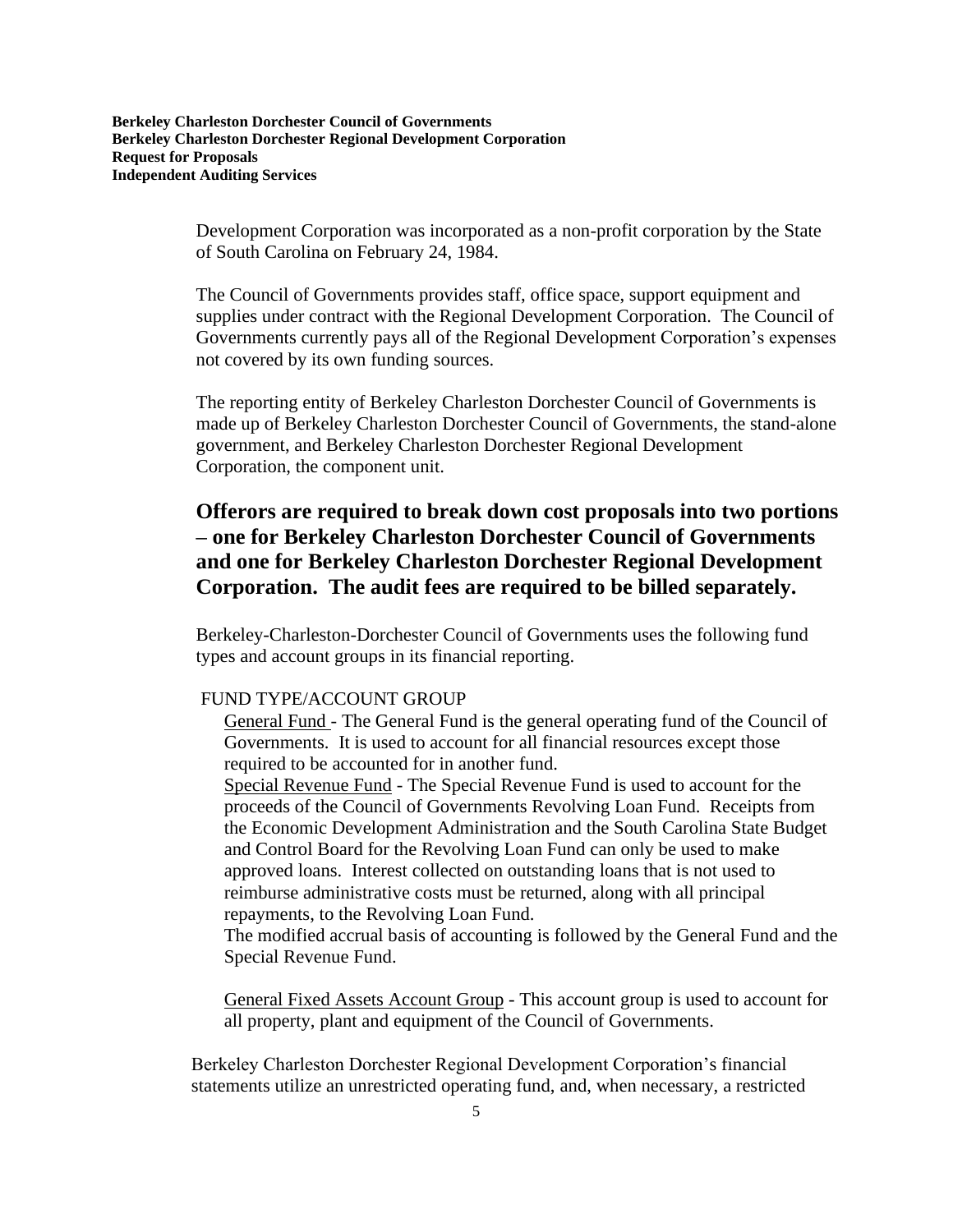> operating fund. The Regional Development Corporation uses the accrual basis of accounting.

Berkeley-Charleston-Dorchester Council of Governments retains the right to make minor additions and/or deletions to the fund account groups listed above.

Berkeley-Charleston-Dorchester Council of Governments prepares its budgets on the modified accrual basis. The budget cannot be legally adopted because the Council of Governments has no legislative body.

The Regional Development Corporation does not prepare a separate budget. Lineitem revenues and expenses are included as part of the Council of Governments budget as contributions to the Regional Development Corporation.

 Federal Financial Assistance - Please see the attached schedule of Federal Financial Assistance for the fiscal year ended June 30, 2021. During the current fiscal year, the Council of Governments received federal and state financial assistance. No federal or state financial assistance has been received by the Regional Development Corporation.

The Council of Governments' employees participate in the South Carolina Retirement System through the State of South Carolina. The system is a cost-sharing multipleemployer PERS. The system currently requires employer contributions of 16.56% for retirement and life insurance. This rate may change from fiscal year to fiscal year.

The Council of Governments maintains its general ledger, accounts payable ledger and accounts receivable ledger along with applicable journals on SmartFusion platform with Smart Fusion Software.

The Council of Governments' Finance Department is headed by the Deputy Director of Finance and Administration, Robin W. Mitchum. The Finance Department employs a Finance Manager, two (2) Staff Accounts, Loan Administrator and Procurement & Contracts Administrator. The principal contact person for the auditor will be Robin Mitchum, who will coordinate the assistance to be provided by the Council of Governments to the auditor.

More detailed information on the Council of Governments and its finances can be found in the Annual Audit Report. Interested offerors who wish to review prior year's reports and information should contact Robin Mitchum, Deputy Director of Finance and Administration; Berkeley-Charleston-Dorchester Council of Governments; 5790 Casper Padgett Way; North Charleston, SC 29406; email: [robinm@bcdcog.com](mailto:robinm@bcdcog.com) or call 843-529-2126.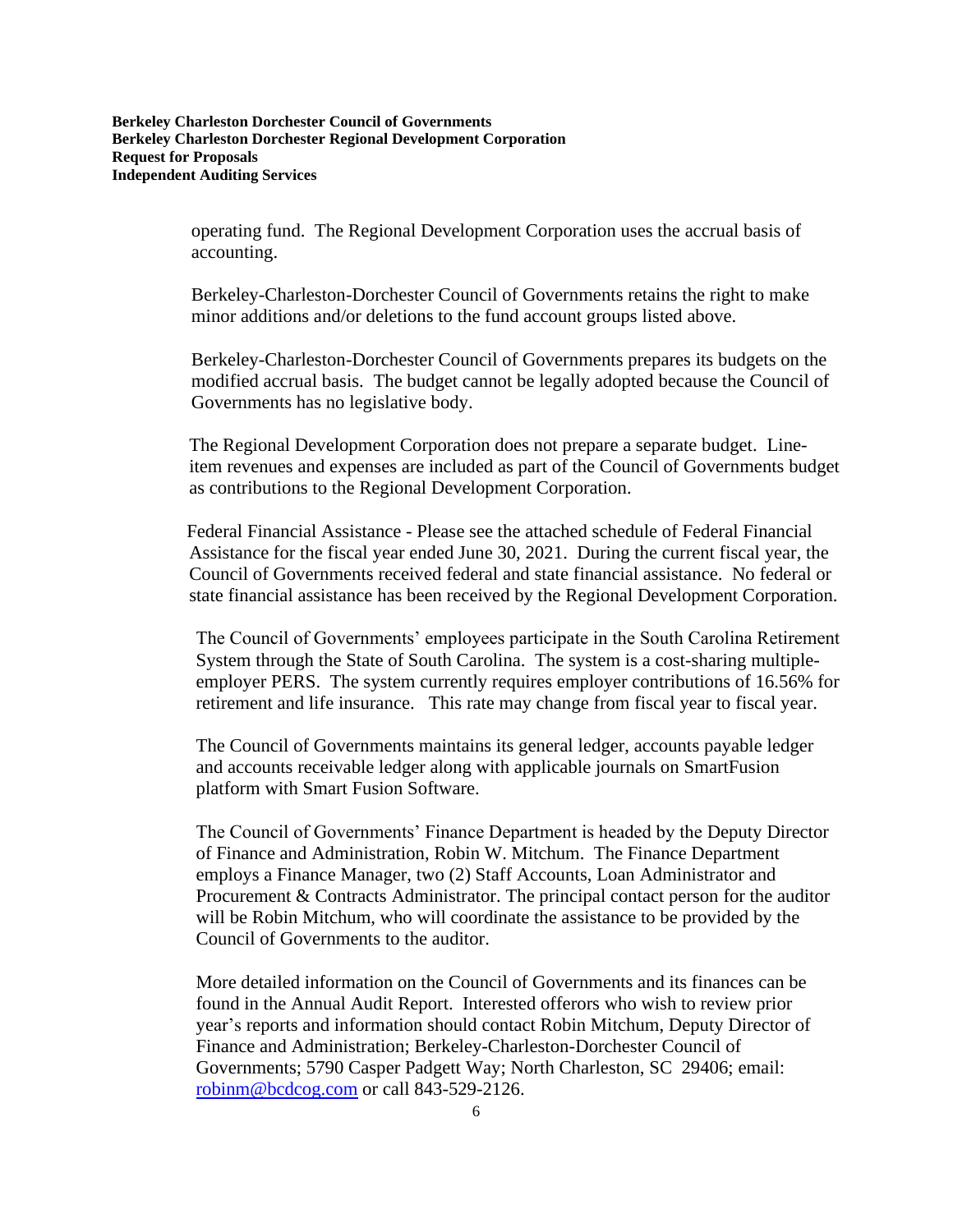#### E. **Options**

At the discretion of Berkeley Charleston Dorchester Council of Governments, this audit contract may be extended indefinitely. The successful firm may be required to alternate lead auditor from time to time. The cost for the option periods will be agreed upon by Berkeley Charleston Dorchester Council of Governments and the Offeror.

## II. SPECIFICATION SCHEDULE

#### A. **Scope of a Financial and Compliance Audit**

The purpose of this RFP is to obtain the services of a public accounting firm, whose principal officers are independent certified public accountants, certified or licensed by a regulatory authority of a state or other political subdivision of the United States, hereinafter referred to as the "Offeror" to perform a financial and compliance audit of Berkeley Charleston Dorchester Council of Governments.

#### B. **Description of Programs/Contracts/Grants**

The Berkeley Charleston Dorchester Council of Governments is receiving funds from Federal, State and Local contracts and grants to provide planning and technical assistance to the Tri-County area. Our grant and contract funding are different from year to year. The Department of Commerce is the Council of Governments cognizant agency.

#### C. **Performance**

The Berkeley Charleston Dorchester Council of Governments records should be audited through June 30, 2022.

The Offeror is required to prepare audit reports in accordance with the Government Audit Standards, and requirements described in the U.S. Office of Management and Budget (OMB) Uniform Grant Guidance, Subpart F and any other required GASB statement.

#### D. **Delivery Schedule**

Offeror is to transmit one copy of the draft audit report to Berkeley Charleston Dorchester Council of Government's Executive Director no later than six months after the end of the fiscal year.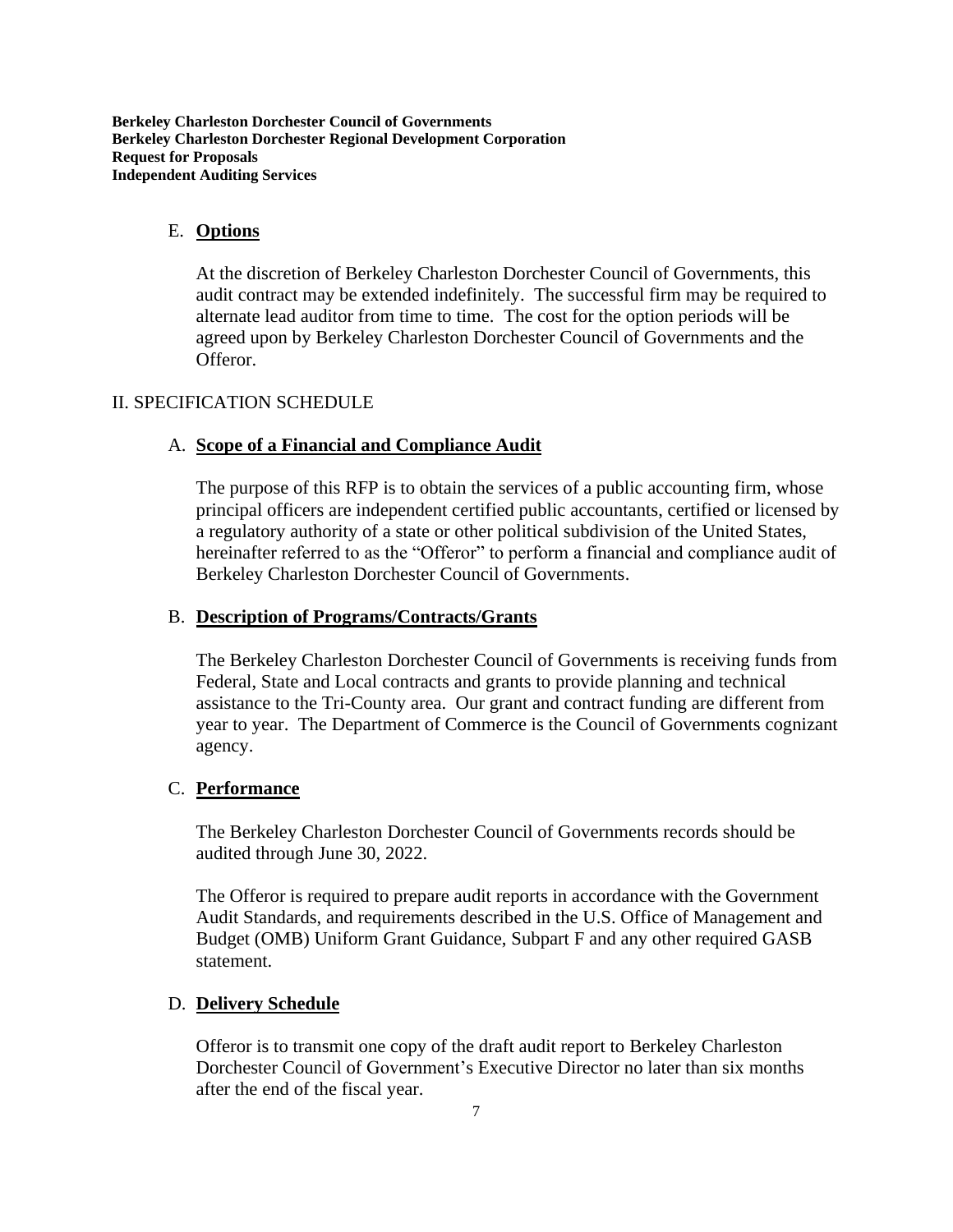> The Offeror shall deliver approximately 15 final audit reports to Berkeley Charleston Dorchester Council of Governments no later than March 31, 2023. The final number is determined before publishing the report.

> Reports may be submitted earlier than the above schedule. However, if the Offeror fails to make delivery of the audit reports within the time schedule specified herein, or if the Offeror delivers the audit reports which do not conform to all of the provisions of this contract, Berkeley Charleston Dorchester Council of Governments may, by written notice of default to the Offeror, terminate the whole or any part of this contract. Under certain extenuating circumstances the contracting agency may extend this schedule upon written request of the Offeror with sufficient justification.

#### E. **Price**

The Offerors proposed price should be submitted separately. Include information indicating how the price was determined. For example, the Offeror should indicate the estimated number of hours by staff level, hourly rates, and total cost by staff level. Any out-of-pocket expenses should also be indicated. **The pricing information should be in a separate sealed envelope.**

#### F. **Payment**

Payment will be made when Berkeley Charleston Dorchester Council of Governments has determined that the total work effort has been satisfactorily completed. Should Berkeley Charleston Dorchester Council of Governments reject a report, Berkeley Charleston Dorchester Council of Government's authorized representative will notify the Offeror in writing of such rejection giving the reason(s). The right to reject a report shall extend throughout the term of this contract and for ninety (90) days after the Offeror submits the final invoice for payment.

Progress payments will be allowed to the extent that Berkeley Charleston Dorchester Council of Governments can determine that satisfactory progress is being made.

Upon delivery of the final reports to Berkeley Charleston Dorchester Council of Governments and their acceptance and approval, the Offeror may submit a bill for the balance due on the contract for the audit.

#### G. **Audit Review**

All audit reports prepared under this contract will be reviewed by Berkeley Charleston Dorchester Council of Governments and its funding sources to ensue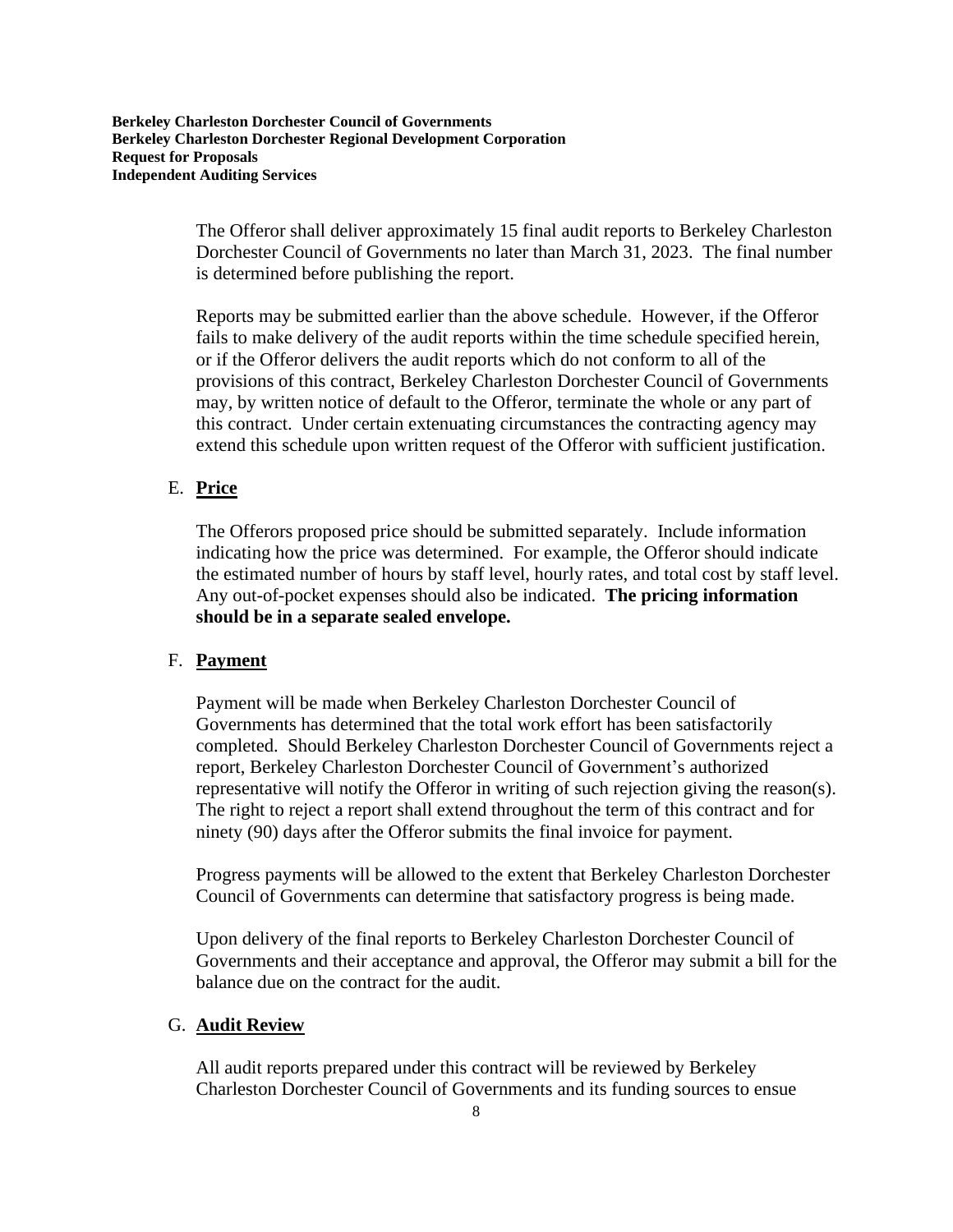> compliance with General Accounting Office's (GAO) *Government Audit Standards*  and other appropriate audit guides.

#### H. **Exit Conference**

An exit conference with Berkeley Charleston Dorchester Council of Governments representatives and the Offerors representatives will be held at the conclusion of the field work. Observations and recommendations must be summarized in writing and discussed with Berkeley Charleston Dorchester Council of Governments. It should include internal control and program compliance observations and recommendations.

#### I. **Workpapers**

- 1. Upon request, the Offeror will provide a copy of the workpapers pertaining to any questioned cost determined in the audit. The workpapers must be concise and provide the basis for the questioned costs as well as an analysis of the problem.
- 2. The workpapers will be retained for at least three years from the end of the audit period.
- 3. The workpapers will be available for examination by authorized representatives of the cognizant federal or state audit agency, the General Accounting Office, and Berkeley Charleston Dorchester Council of Governments.

#### J. **Confidentiality**

The Offeror agrees to keep the information related to all contracts in strict confidence. Other than the reports submitted to Berkeley Charleston Dorchester Council of Governments, the Offeror agrees not to publish, reproduce or otherwise divulge such information in whole or in part, in any manner or form or authorize or permit others to do so, taking such reasonable measures as are necessary to restrict access to the information, while in the Offerors possession, to these employees on the Offerors staff who must have the information on a "need-to-know" basis. The Offeror agrees to immediately notify, in writing, Berkeley Charleston Dorchester Council of Government's authorized representative in the event the Offeror determines or has reason to suspect a breach of this requirement.

#### K. **AICPA Professional Standards**

The Offeror is required to follow AICPA Professional Standards.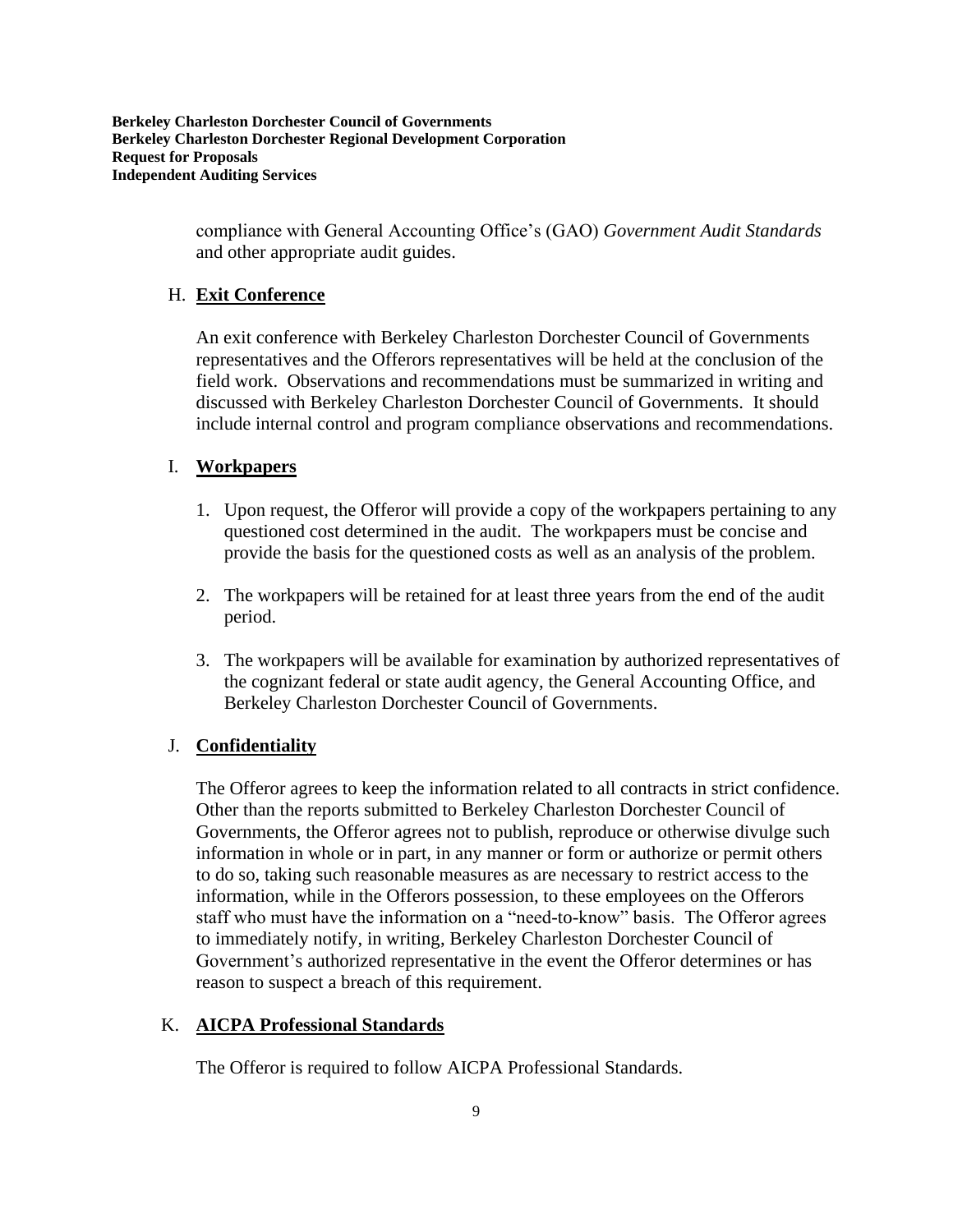## III. OFFERORS TECHNICAL QUALIFICATIONS

The Offeror, in its proposal, shall, as a minimum, include the following:

## **A. Prior Auditing Experience**

The Offeror should describe its prior auditing experience including the names, addresses, contact persons, and telephone numbers of prior organizations audited. Experience should include the following categories:

- 1. Prior experience auditing similar programs funded by South Carolina.
- 2. Prior experience auditing programs funded by the Federal Government.
- 3. Prior experience auditing similar county or local government activities.

#### **B. Organization, Size and Structure**

The Offeror should describe its organization, size (in relation to audits to be performed) and structure. Indicate if appropriate, if the firm is a small or minorityowned business. Offeror should include a copy of the most recent Peer Review, if the Offeror has had a Peer Review.

## **C. Staff Qualifications**

The Offeror should describe the qualifications of staff to be assigned to the audits. Descriptions should include:

- 1. Audit team makeup.
- 2. Overall supervision to be exercised.
- 3. Prior experience of the individual audit team members.

Only include resumes of staff to be assigned to the audits. Education, position in firm, years and types of experience, continuing professional education, state(s) in which licensed as a CPA, etc. will be considered.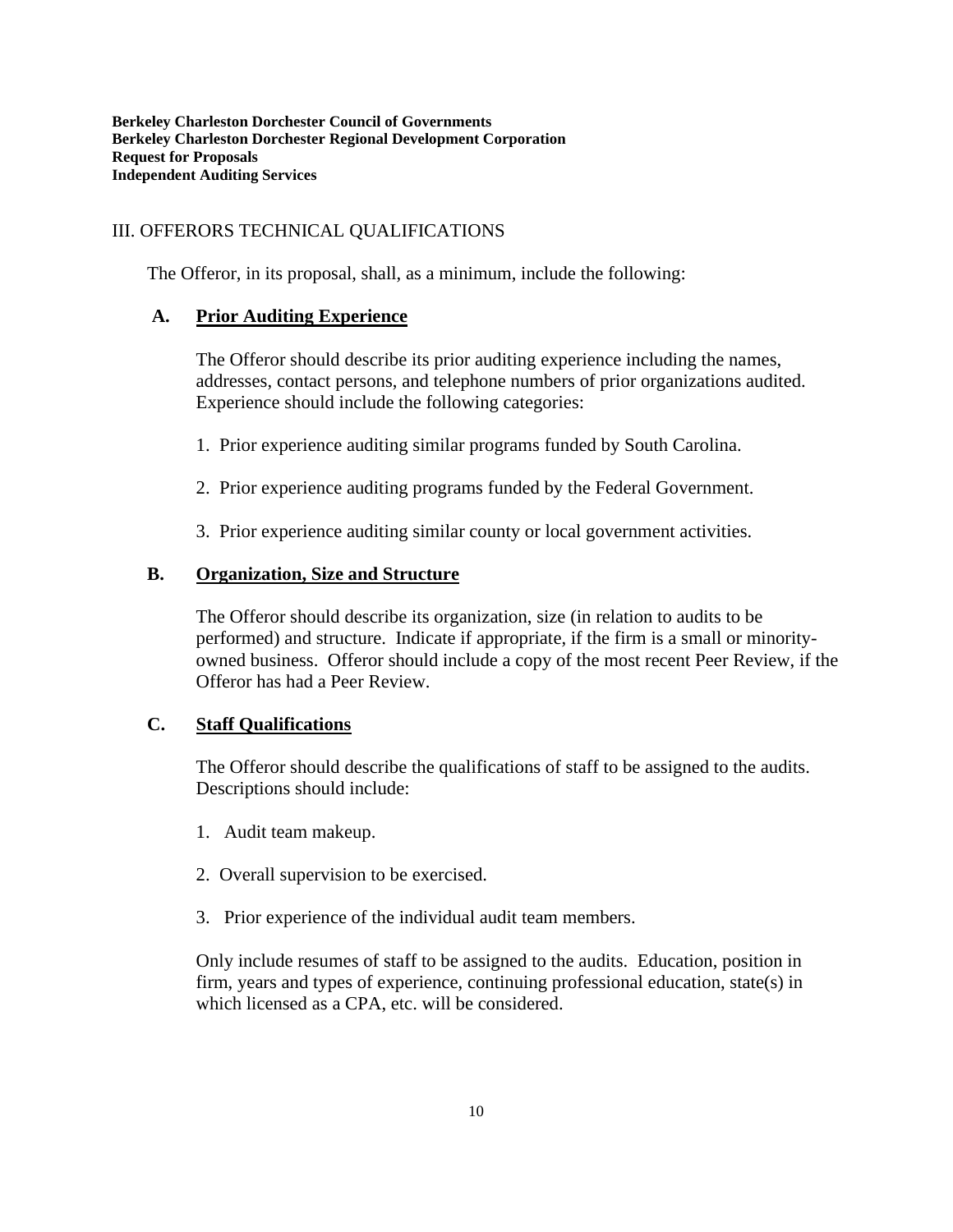#### **D. Understanding of Work to be Performed**

The Offeror should describe its understanding of work to be performed, including audit procedures, estimated hours, and other pertinent information.

#### **E. Certifications**

The Offeror must sign and include as an attachment to its proposal the Certifications enclosed in the RFP. The publications listed in the Certifications will not be provided to potential Offerors by Berkeley Charleston Dorchester Council of Governments, because Berkeley Charleston Dorchester Council of Governments desires to contract only with an Offeror who is already familiar with these publications.

#### IV. PROPOSAL EVALUATION

#### **A. Submission of Proposals**

All proposals shall include two copies of the Offerors technical qualifications, two copies of the pricing information (in a separately sealed envelope), and two copies of the signed Certifications. These documents will become part of the contract.

#### **B. Nonresponsive Proposals**

Proposals may be judged nonresponsive and removed from further consideration if any of the following occur:

- 1. The proposal is not received timely in accordance with the terms of this RFP.
- 2. The proposal does not follow the specified format.
- 3. The proposal does not include the Certifications.
- 4. The proposal is not adequate to form a judgment by the reviewers that the proposed undertaking would comply with the *Government Audit Standards* of the U.S. Comptroller General.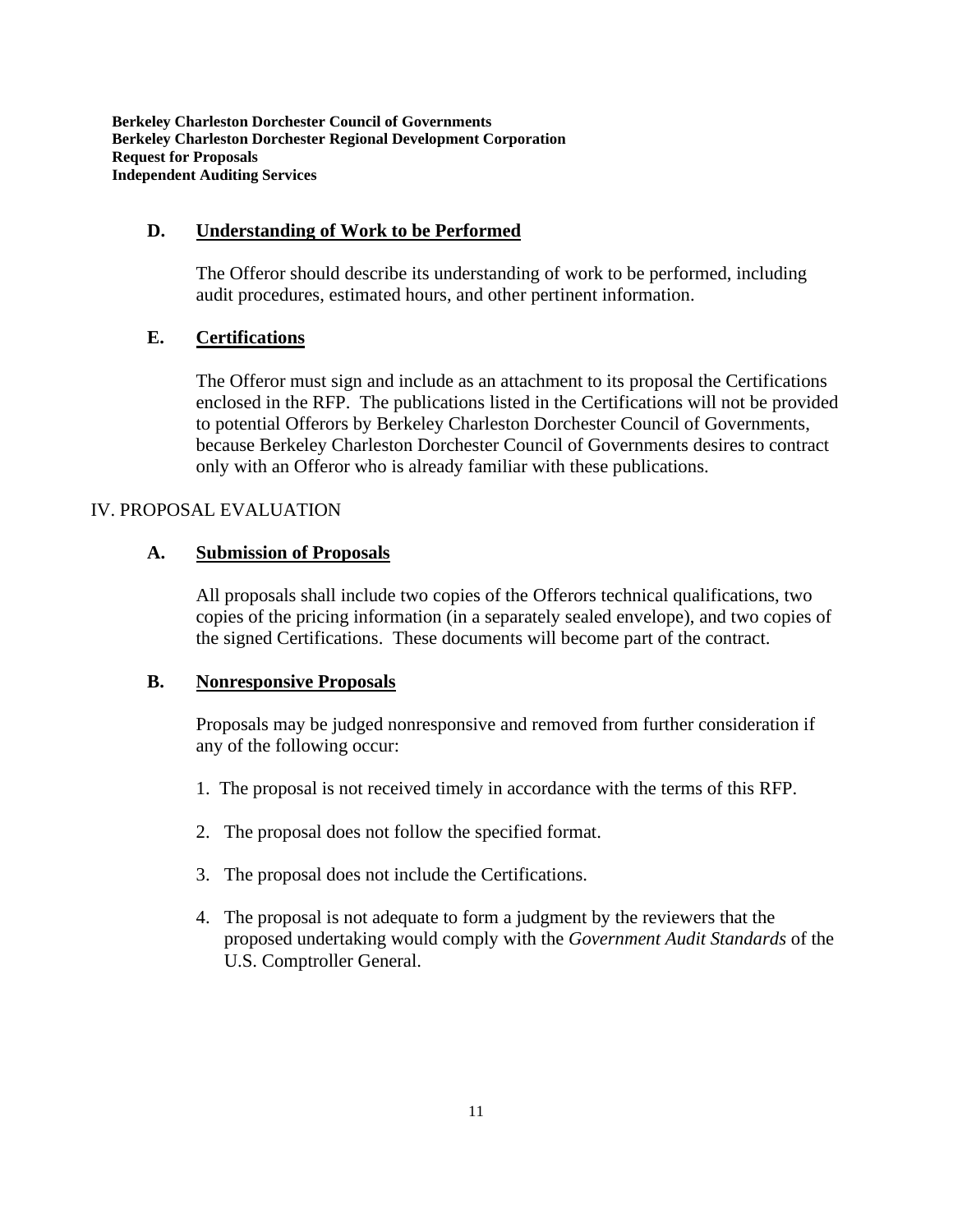# **C. Evaluation**

|    | Point Range<br>Factors                                                                                                                                                                                                                                                                           |
|----|--------------------------------------------------------------------------------------------------------------------------------------------------------------------------------------------------------------------------------------------------------------------------------------------------|
| 1. | Prior experience auditing.                                                                                                                                                                                                                                                                       |
|    | a. Prior experience auditing comparable government and non-profit                                                                                                                                                                                                                                |
|    | b. Prior experience auditing similar programs funded                                                                                                                                                                                                                                             |
|    | c. Prior experience auditing programs financed by the                                                                                                                                                                                                                                            |
|    | d. Prior experience auditing similar county or local government                                                                                                                                                                                                                                  |
|    | Berkeley Charleston Dorchester Council of Governments will contact prior<br>audited organizations to verify the experience provided by the Offeror.                                                                                                                                              |
| 2. | Organization, size, and structure of the Offerors firm.<br>(Considering size in relation to audits to be performed)                                                                                                                                                                              |
|    |                                                                                                                                                                                                                                                                                                  |
|    |                                                                                                                                                                                                                                                                                                  |
| 3. | Qualifications of staff to be assigned to the audits to be performed. This will<br>be determined from resumes submitted. Education, position in the firm, years,<br>types of experience, continuing professional education, and state(s) in which<br>licensed as a CPA, etc. will be considered. |
|    |                                                                                                                                                                                                                                                                                                  |
|    |                                                                                                                                                                                                                                                                                                  |
|    | c. Prior experience of the individual audit team members0-10                                                                                                                                                                                                                                     |
| 4. | Offerors understanding of work to be performed.                                                                                                                                                                                                                                                  |

12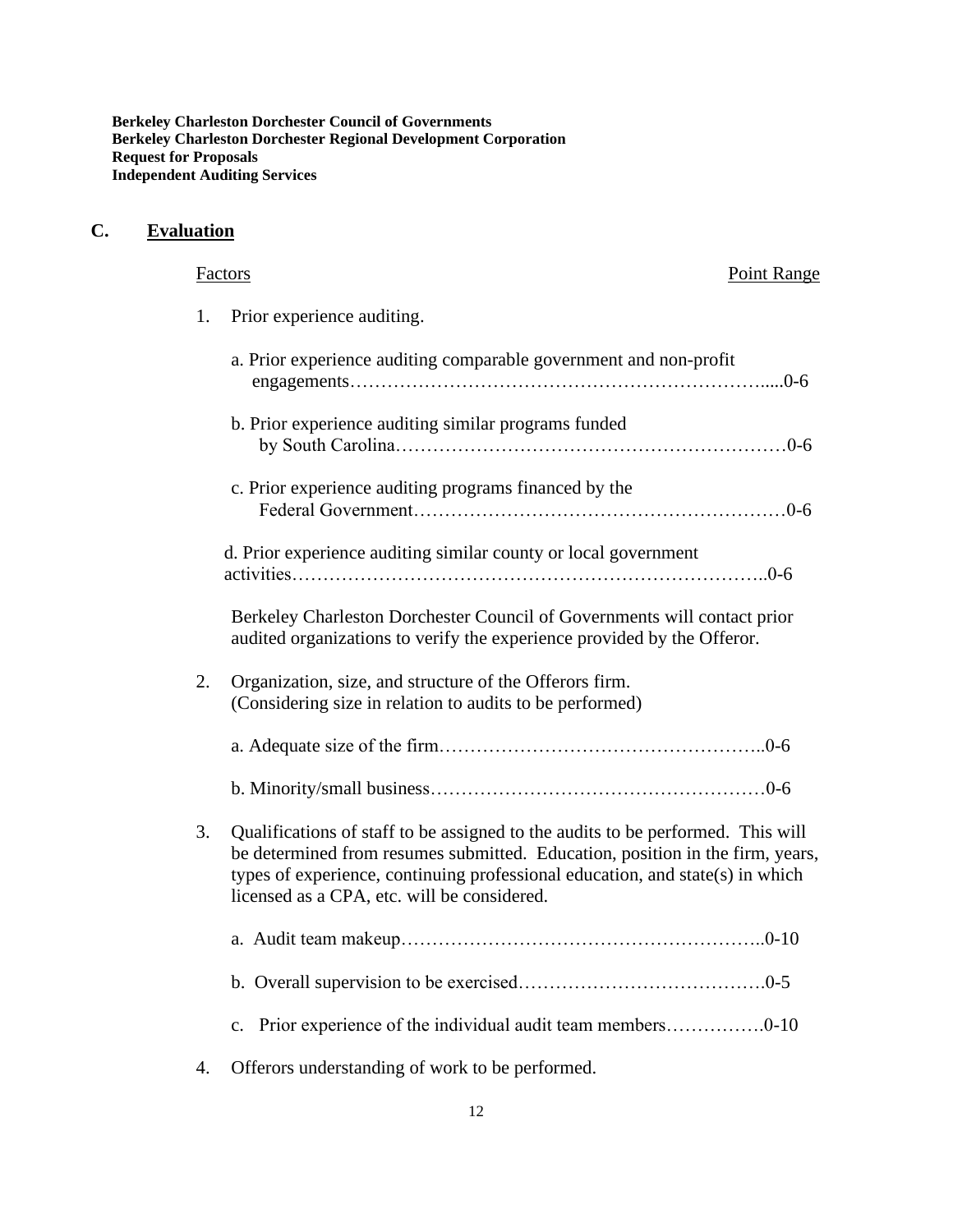## **D. Review Process**

The Berkeley Charleston Dorchester Council of Governments may, at its discretion, request presentations by or meetings with any or all Offerors, to clarify or negotiate modifications to the Offerors' proposals.

However, Berkeley Charleston Dorchester Council of Governments reserves the right to make an award without further discussion of the proposals submitted. Therefore, proposals should be submitted initially on the most favorable terms, from both technical and price standpoints, which the Offeror can propose.

Berkeley Charleston Dorchester Council of Governments contemplates award of the contract to the responsible Offeror with the highest points.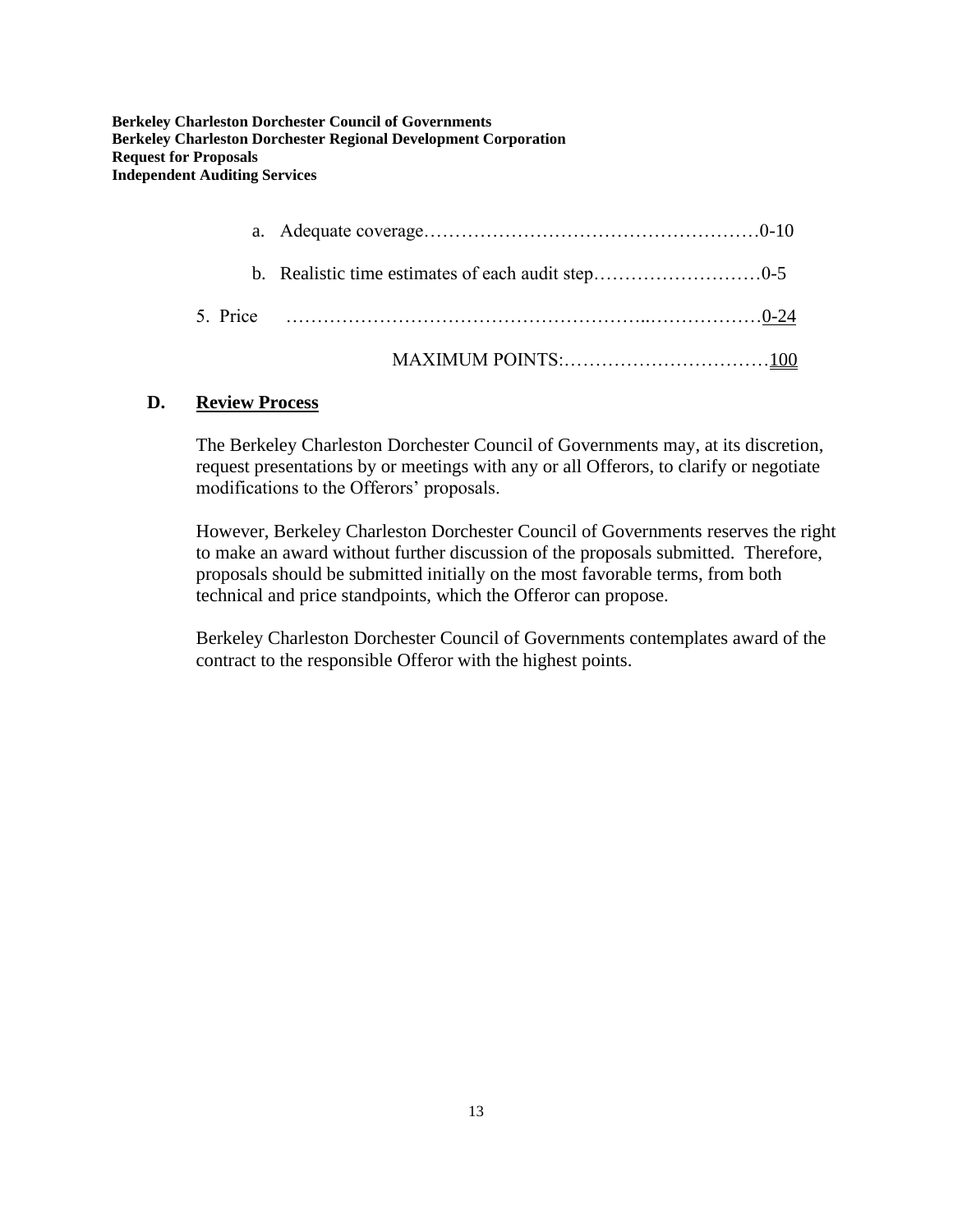#### **CERTIFICATIONS**

On behalf of the Offeror:

- A. The individual signing certifies that he/she is authorized to contract on behalf of the Offeror.
- B. The individual signing certifies that the Offeror is not involved in any agreement to pay money or other consideration for the execution of this agreement, other than to an employee of the Offeror.
- C. The individual signing certifies that the prices in this proposal have been arrived at independently, without consultation, communication, or agreement, for the purpose of restricting competition.
- D. The individual signing certifies that the price quoted in the proposal have not been knowingly disclosed by the Offeror prior to an award to any other Offeror or potential Offeror.
- E. The individual signing certifies that there has been no attempt by the Offeror to discourage any potential Offeror from submitting a proposal.
- F. The individual signing certifies that the Offeror is a properly licensed certified public accountant, or a public accountant licensed on or before January 1, 2017.
- G. The individual signing certifies that the Offeror meets the independence standards of the *Government Auditing Standards*.
- H. The individual signing certifies that he/she is aware of and will comply with the GAO requirement of an external quality control (peer) review at least once every three years.
- I. The individual signing certifies that he/she has read and understands the following publications relative to the proposed audits:
	- 1. *Government Auditing Standards* (Yellow Book)
	- 2. OMB Uniform Grant Guidance, Subpart F.